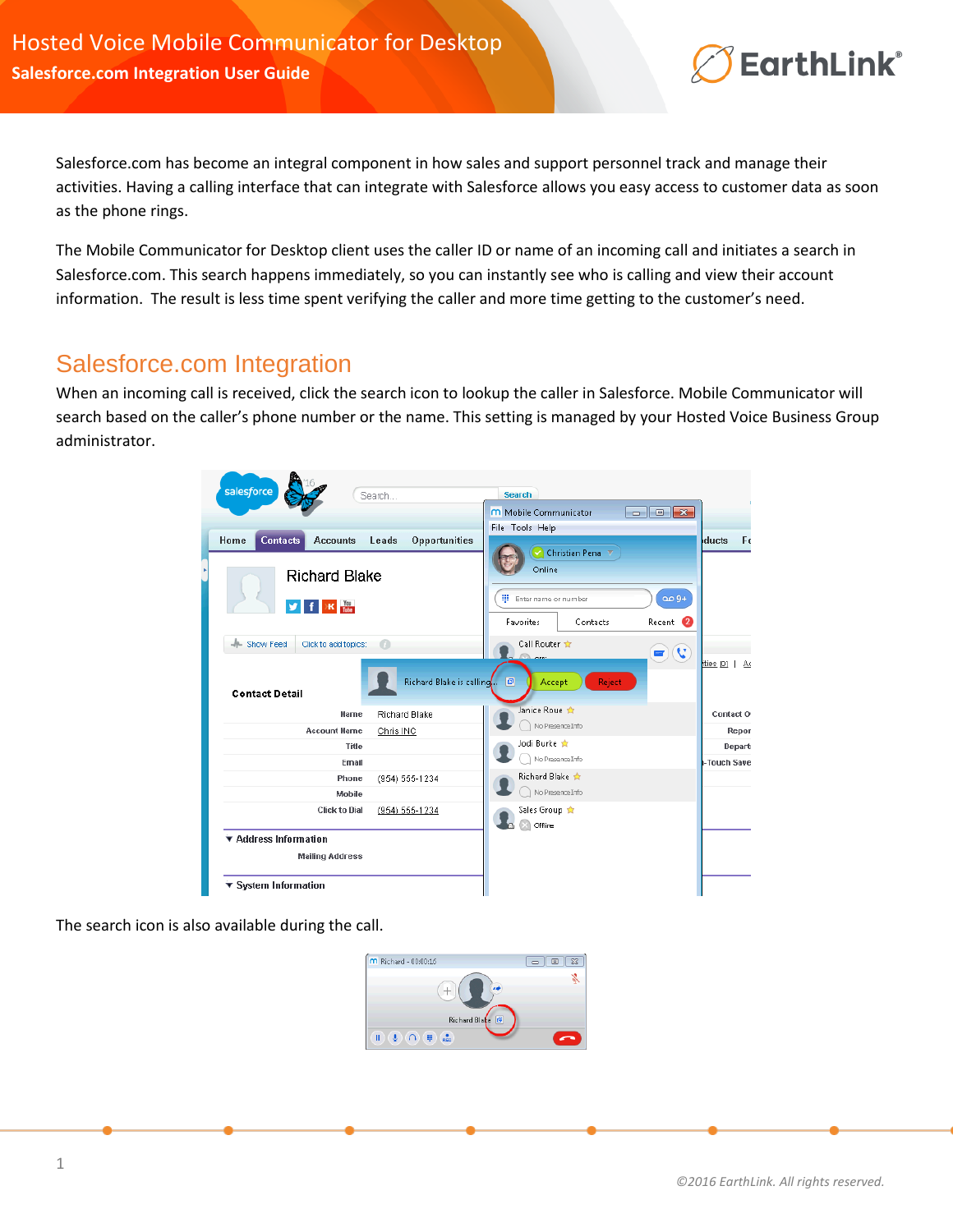Mobile Communicator also allows you to search Salesforce when you are not on the phone. Just right click on a Contact, Favorite or call and select Search Salesforce.



## Automatic-Search

Mobile Communicator can be configured to automatically search Salesforce when you receive a call. To change the setting click on **Tools** and select **Options**. Click the Web Apps panel and select one of the three Auto-Search options:

- Never Salesforce search is only triggered when clicking the icon
- When answering external calls Only calls externally with trigger a search, Internal calls will not trigger a search
- When answering calls All calls will trigger a search